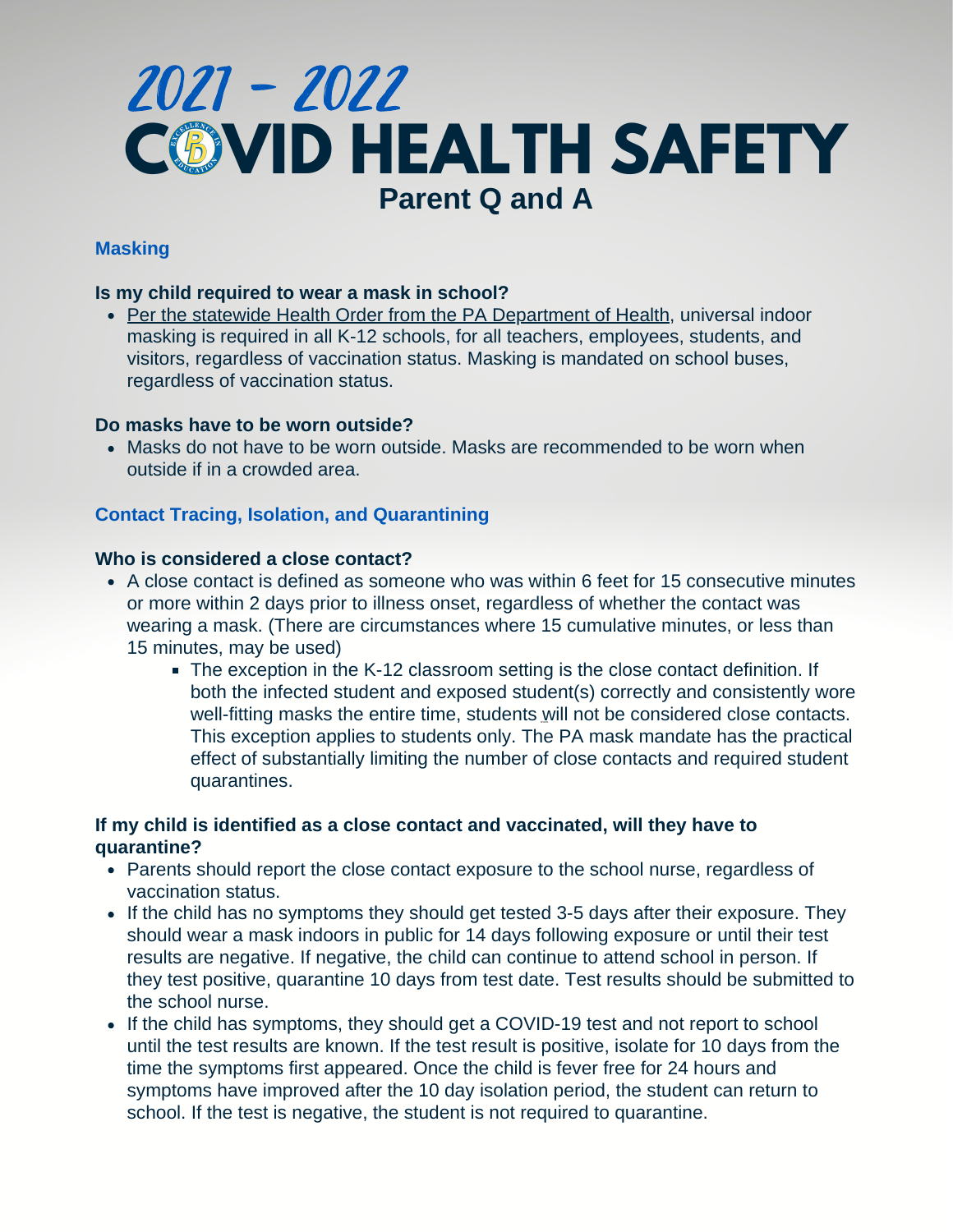# **Contact Tracing, Isolation, and Quarantining (continued)**

# **If my child is identified as a close contact and unvaccinated, will they have to quarantine?**

- Parents should report the close contact exposure to the school nurse, regardless of vaccination status.
- If a child **has symptoms**, they should be tested for COVID-19. If positive, the child should isolate for 10 days from the time the symptoms first appeared. Once they are fever free for 24 hours and symptoms have improved without fever-reducing medication after 10 days, the child can return to school.
- If a child **does not have symptoms**, they should be tested 5-7 days after their exposure. They can return to school with a negative test after day 7. They should wear a mask indoors and outdoors and in public for 14 days following exposure or until their test result is negative.

# **Will my child have to quarantine if they have already had COVID-19?**

• If someone who has had COVID-19 illness within the previous 3 months, has recovered and remains without COVID-19 symptoms, they do not need to quarantine and can continue to report to school. Parents will need to provide proof of a positive test result to the school nurse that reflects a positive test result within no more than 90 days prior to the COVID-19 exposure.

# **What should I do if my child has symptoms and is unvaccinated?**

- If a child is unvaccinated and has symptoms, they should stay home, report that they are symptomatic to the school nurse and be tested for COVID-19.
- If positive, the child must isolate for 10 days from the time the symptoms first appeared. Once they are fever free for 24 hours and symptoms have improved after the 10 day isolation period, they can return to school.
- If negative, the child can return to school as soon as they are well enough to return. Proof of a negative test is required.

# **What should I do if my child has symptoms and is vaccinated?**

- A child should stay home, report that they are symptomatic to the school nurse and get a COVID-19 test.
- If positive, isolate for 10 days from the time the symptoms first appeared. The child may return to school after the isolation period when they are 24 hours fever free with no feverreducing medication and symptoms have improved.
- If negative, the child can return to school as soon as they are well enough to return. Proof of a negative test is required.

#### **Will the screening tool be the same this year?**

The CDC has updated the symptom check to say that if you have one or more of the following symptoms, the child should stay home, contact their doctor and the school nurse and get tested. It is no longer scaffolded. The symptoms include fever and chills, cough, shortness of breath or difficulty breathing, fatigue, muscle or body aches, headaches, new loss of taste or smell, sore throat, congestion or runny nose, nausea or vomiting or diarrhea.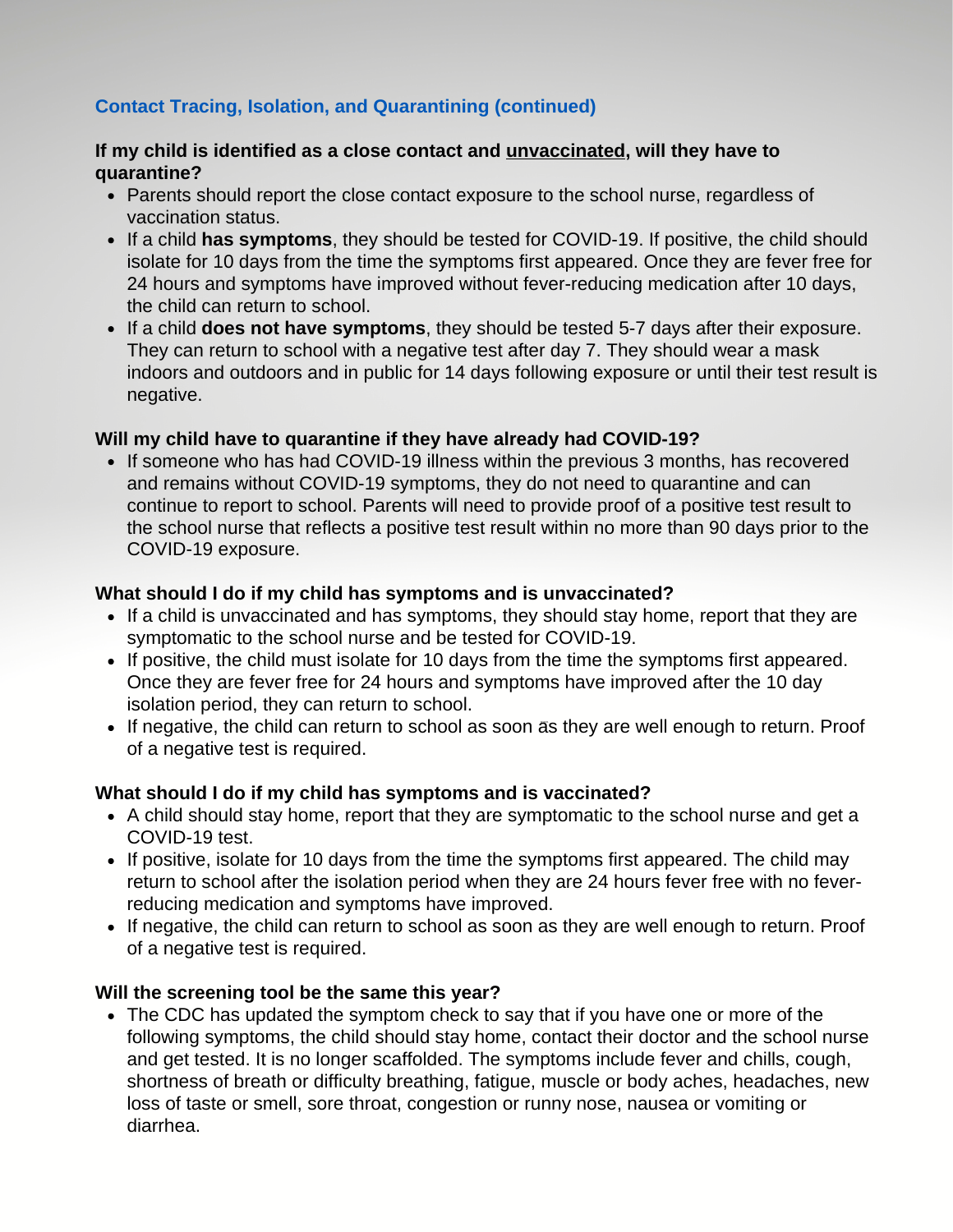# **Physical Distancing**

# **What will the spacing of desks be in classrooms?**

Desks will be spaced 3 feet apart to the greatest extent feasible. The CDC recommends when it is not possible to maintain a physical distance of at least 3 feet, it is especially important to layer multiple other strategies such as wearing a mask. The school district will continue to maximize physical distancing wherever possible.

# **Will there be physical distancing in the hallways?**

Students will be encouraged to maintain a distance of 3 feet or more from others whenever possible. Masks are mandated. Classroom dismissal will be staggered when possible.

# **Will there be physical distancing in the cafeteria?**

Where possible, cafeteria seating will be 6 feet apart to the greatest extent feasible, and not less than 3 feet. Students must put their mask on once they are finished eating, as long as any mask order or requirement is in effect. Practical steps such as cutting table seating in half will enable additional physical distancing that otherwise would not be in place.

# **Transportation**

# **Will my child have to wear a mask on the bus?**

Masks are mandated on school buses, regardless of vaccination status, per CDC order.

# **Will there be physical distancing on the bus?**

• Students will be encouraged to sit with family members and space themselves to the greatest extent possible.

# **What if my child can't wear a mask, will they still be able to ride the bus?**

• Per CDC quidelines, students, drivers and aids are required to wear a mask on all forms of public transportation.

# **Sports and Extracurricular Activities**

# **Are masks required?**

- Per the Governor's Order along with the PADOH states that when engaged in an activity that cannot be performed while wearing a mask, such as eating and drinking, or playing an instrument that would be obstructed by the face coverage do not have to wear a mask.
- When participating in high intensity aerobic or anaerobic activities, including during a physical education class in a well-ventilated location and able to maintain a physical distance of six feet from all other individuals, masks do not have to be worn.
- When a child/student is participating in a sports practice activity or event, whether indoors or outdoors, masks do not have to be worn. Masks may be taken off indoors while athletes are actively participating in the event, but must be worn when on the sidelines inside a building.
- Masks are mandated on school buses, regardless of vaccination status.
- When visiting other schools, the PIAA mandates that the home schools health and safety plan must be followed by all visiting athletes and spectators. For example, if the home school has a mask mandate, all students and visitors must abide by it.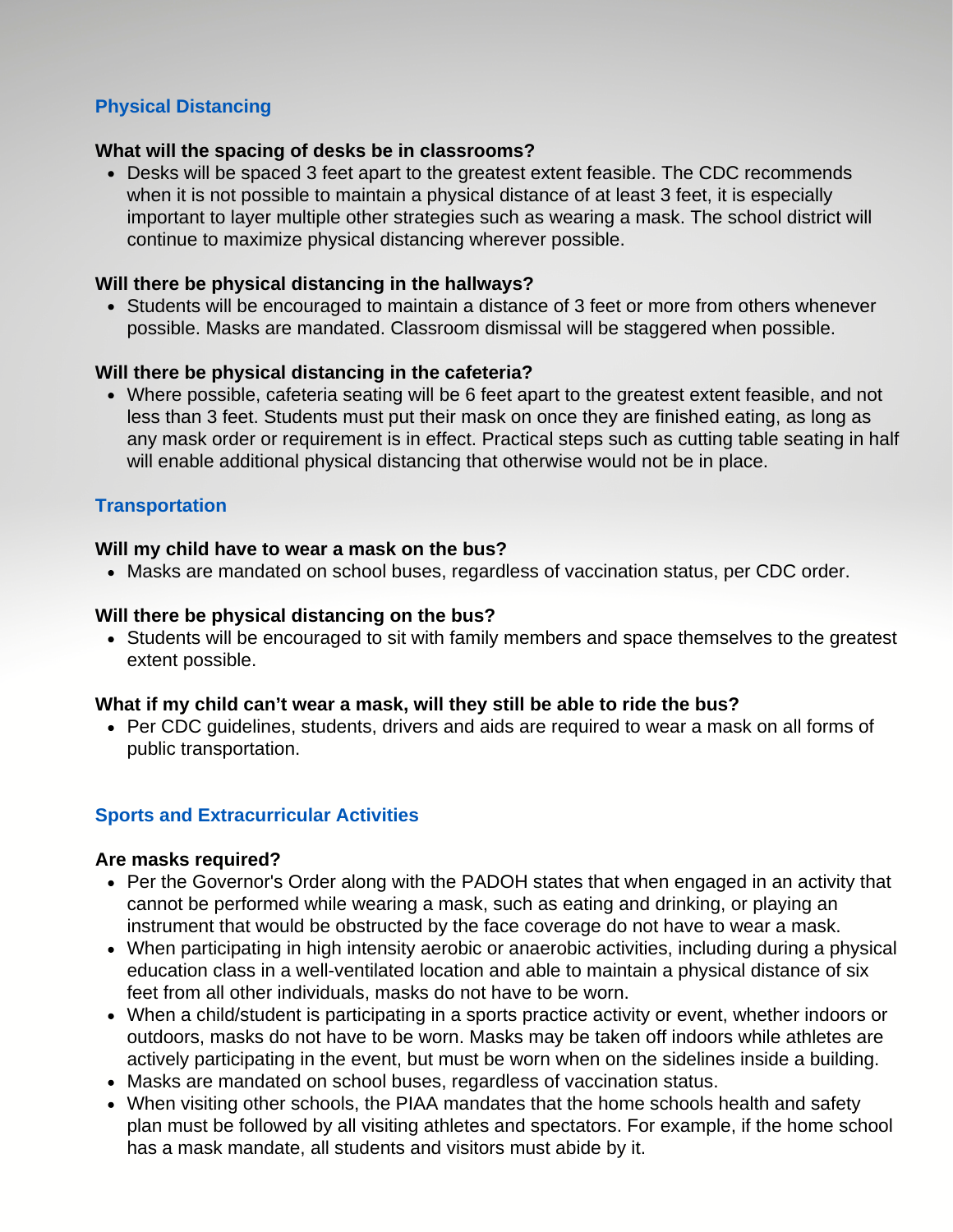# **Cafeteria/Recess**

#### **Will there be physical distancing in the cafeteria?**

Cafeterias table/desk setup will be 6 feet distancing wherever feasible and no less than 3 feet.

### **Does my child and employee have to wear a mask in the cafeteria?**

Masks are required except when eating and drinking. Masks should be put back on immediately after eating lunch.

# **What will the playground look like this year?**

• Playground activities will be similar to last year with cohorting of groups of children. Masks are recommended for outside recess when in a crowded space.

# **What will indoor recess look like?**

Children will be divided into cohorts during indoor recess and masks are required for both the child and employees.

# **Instruction**

# **How will my child receive instruction if they need to quarantine or isolate?**

Any student missing time due to COVID-19 related medical issues will have access to asynchronous course content available on Schoology. Students will be responsible for all missed assignments. Students will not attend class virtually.

# **How will my child be marked for attendance if they need to quarantine or isolate?**

Student absences due to COVID-19 will be marked as medical absence. Appropriate documentation and notes will need to be submitted to the attendance secretary in the school office.

# **Cleaning and Ventilation**

# **What is the cleaning procedure for the classrooms this year?**

- Routine cleaning of our building, classrooms, common areas and office spaces will be done with PA approved disinfectants for use against COVID-19. Additional cleaning and disinfecting will occur if a known case is identified.
- Ventilation systems will be managed to COVID-19 specifications.
- Windows and doors will be open when possible.

# **Visitors**

# **Will visitors be allowed in the buildings?**

- Visitors of non-essential visitors, volunteers, and activities involving external groups or organizations will be limited.
- IEP, 504, Back to School Night and other meetings will be held virtually when at all possible. Masks are mandated for all visitors.